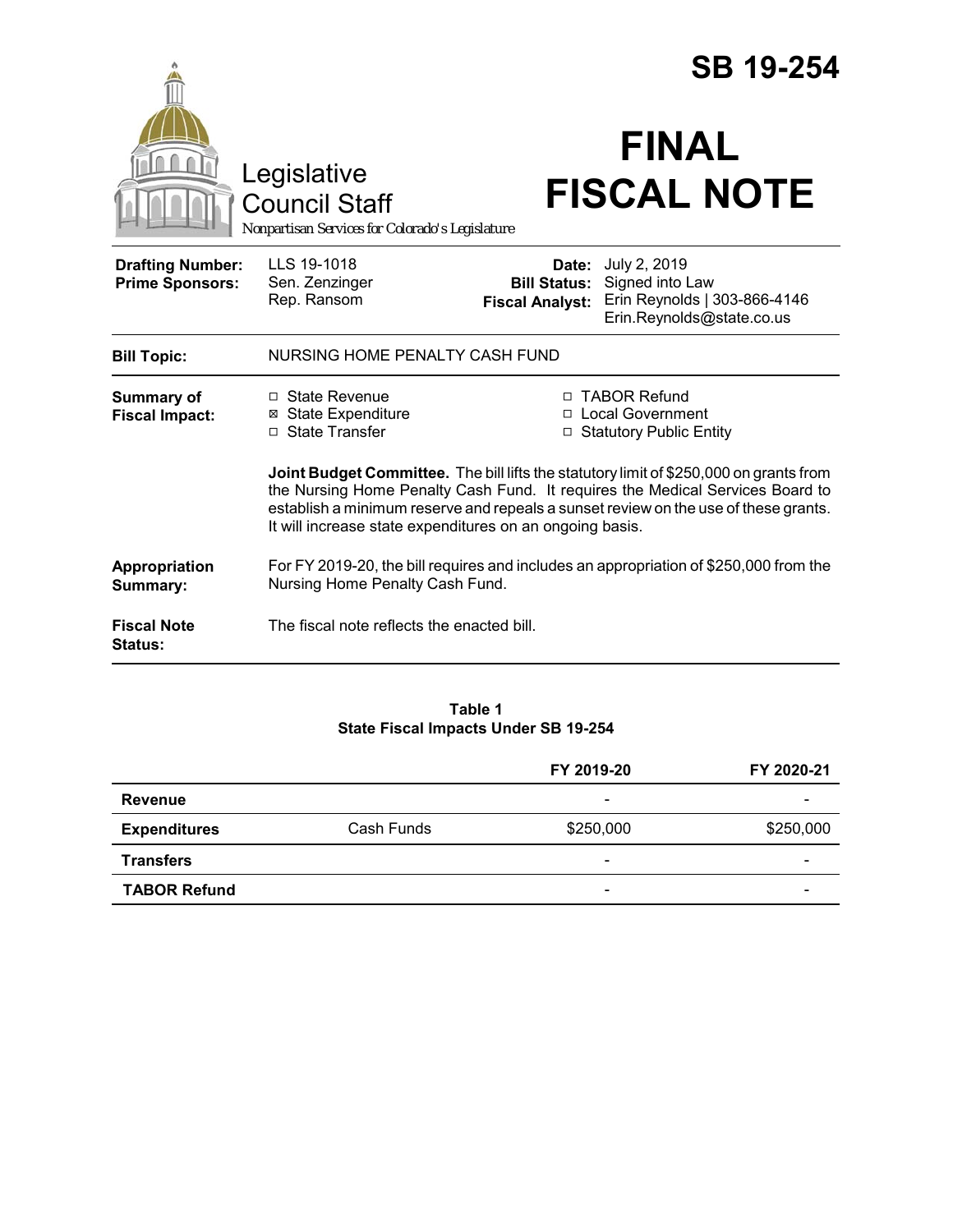July 2, 2019

# **Summary of Legislation**

Under current law, the Department of Public Health and Environment (CDPHE) and the Department of Health Care Policy and Financing (HCPF) are prohibited from spending money from the Nursing Home Penalty Cash Fund for grants benefitting residents of nursing facilities if the expenditure would cause the fund balance to fall below \$1.0 million. The bill repeals this reserve requirement in state law and requires the Medical Services Board to establish through rule a minimum reserve amount. CDPHE and HCPF may not spend money from the fund if the expenditure would cause the fund balance to fall below the minimum reserve amount. The annual cap on expenditures for grants is also repealed. Finally, the sunset review of the use of grants and the related Nursing Home Innovations Grant Board is also repealed.

### **Background**

Revenue for the Nursing Facility Civil Monetary Penalty Fund, more commonly referred to as the Nursing Home Cash Penalty Fund, has been steadily increasing in recent years. Revenue to the fund consists of fines issued when nursing facilities do not meet requirements for Long Term Care facilities. Federal regulations limit the spending of these funds to grants made to foster innovation and improve quality of life and care at nursing facilities that have secured Centers for Medicare and Medicaid Services (CMS) approval by meeting criteria related to nursing facility quality, improvements, and training. Senate Bill 14-151 established the Nursing Home Innovations Grant Board, a ten-member board that solicits, reviews, and recommends grants to CDPHE and HCPF for funding from the Nursing Home Cash Penalty Fund; the bill also created a maximum budget for grant disbursements, which limits spending on reinvestment projects to no more than \$250,000 annually if the cash fund balance is greater than \$2.0 million. Currently, the remaining fund balance cannot be reinvested due to statutory limitations, and failure to utilize these funds could lead to a federal recoupment of the remaining balance, as has occurred in other states. The fund balance was \$7,895,770 at the beginning of FY 2019-20.

## **State Expenditures**

Beginning in FY 2019-20, the bill is expected to increase state expenditures by \$250,000 per year from the Nursing Home Cash Penalty Fund. The Nursing Home Innovations Grant Board has been allocating the maximum \$250,000 in grants from the cash fund each year and there are more projects that would meet the criteria and be funded once the statutory limit on reinvestment is lifted under the bill. It is assumed that the Medical Services Board will establish a reserve requirement that will allow for up to \$500,000 to be expended each year from the fund. If the amount is lower than \$500,000, HCPF will adjust the grant allocations accordingly.

## **Effective Date**

The bill was signed into law by the Governor on May 29, 2019, and takes effect August 2, 2019, assuming no referendum petition is filed.